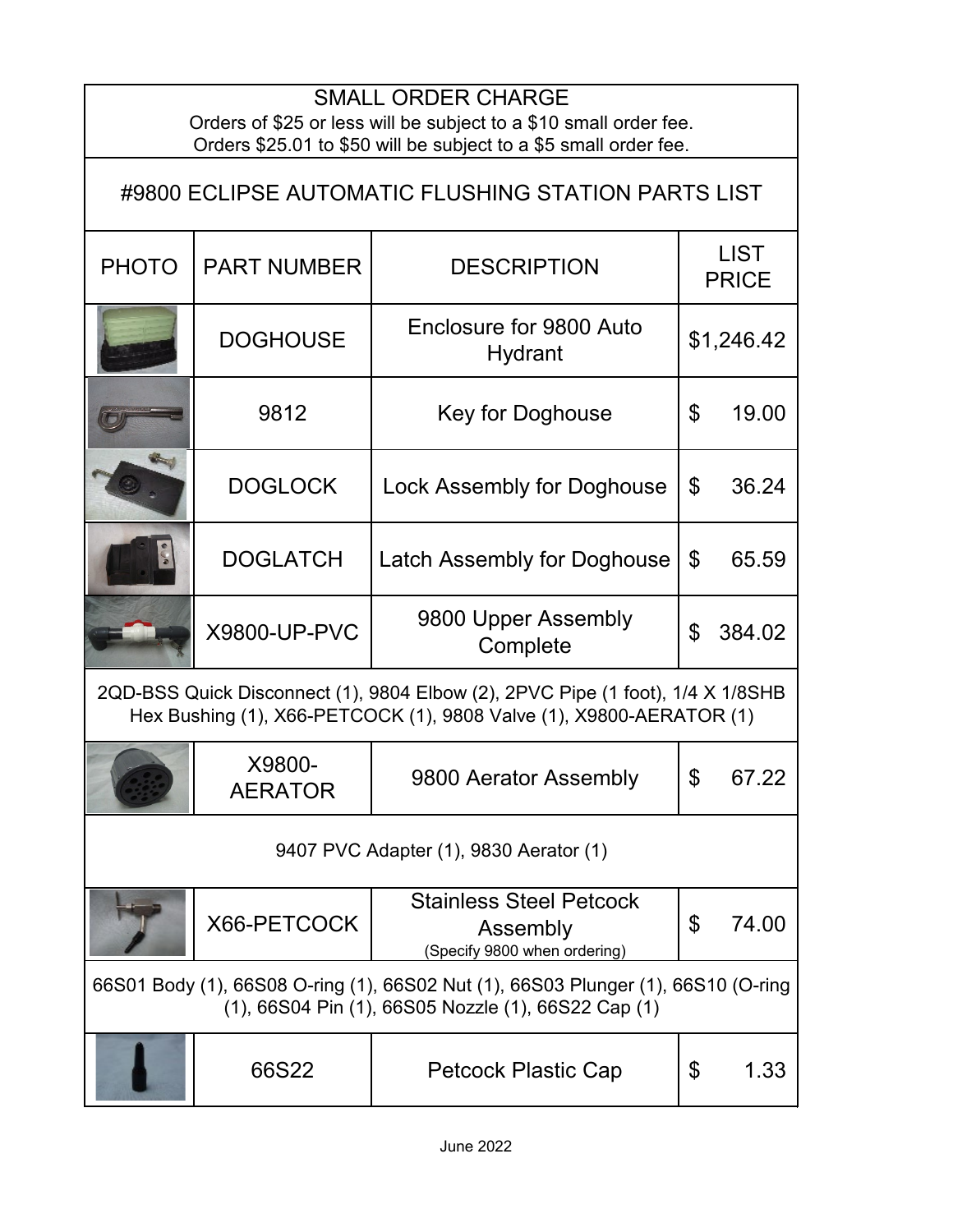|                                                                    | 9805                       | 2" Split-Ring Clamp                                                                                                                                                                                        | \$             | 29.73  |
|--------------------------------------------------------------------|----------------------------|------------------------------------------------------------------------------------------------------------------------------------------------------------------------------------------------------------|----------------|--------|
|                                                                    | 9821                       | Machine Screw for 9805<br>Clamp                                                                                                                                                                            | \$             | 1.33   |
|                                                                    | 2QD-ASS                    | 2" Stainless Quick Disconnect-<br>Type A                                                                                                                                                                   | $\mathfrak{P}$ | 85.92  |
|                                                                    | 9800                       | Floor for 9800 Auto Flusher                                                                                                                                                                                | \$             | 215.60 |
|                                                                    | X9800-ACC.<br><b>PLATE</b> | <b>Access Plate Complete</b><br>(Offset Standpipe)                                                                                                                                                         | \$             | 178.90 |
|                                                                    |                            | 9420-O Access Plate Removable (1), 9444 Caps (2), 9428-O Access Plate Base (1),<br>9451 Hinge Clamp (2), 9452 Screw (4), 9453 Bolt (2), 9465 Lock Washer (2), 346-S-<br>9400 Screw (1), 346-N-9400 Nut (1) |                |        |
|                                                                    | X9420-O                    | <b>Access Plate Removable with</b><br>Caps                                                                                                                                                                 | $\mathfrak{P}$ | 46.92  |
| 9420-O Access Plate Removable (1), 9444 Caps (2)                   |                            |                                                                                                                                                                                                            |                |        |
|                                                                    | 9444                       | Caps for Lifting Plate<br>(requires 2 per plate)                                                                                                                                                           | \$             | 1.33   |
|                                                                    | X9428-O                    | Access Plate Base Complete                                                                                                                                                                                 | \$             | 123.62 |
| 9428-O Access Plate Base (1), 9451 Hinge Clamp (2), 9452 Screw (4) |                            |                                                                                                                                                                                                            |                |        |
|                                                                    | 9455                       | <b>Chain for Controller</b><br>(price per foot)                                                                                                                                                            | \$             | 5.72   |
|                                                                    | 9456                       | <b>Holder for Controller</b>                                                                                                                                                                               | \$             | 22.44  |
|                                                                    | 9431                       | <b>Controller Holder Cover</b>                                                                                                                                                                             | \$             | 9.53   |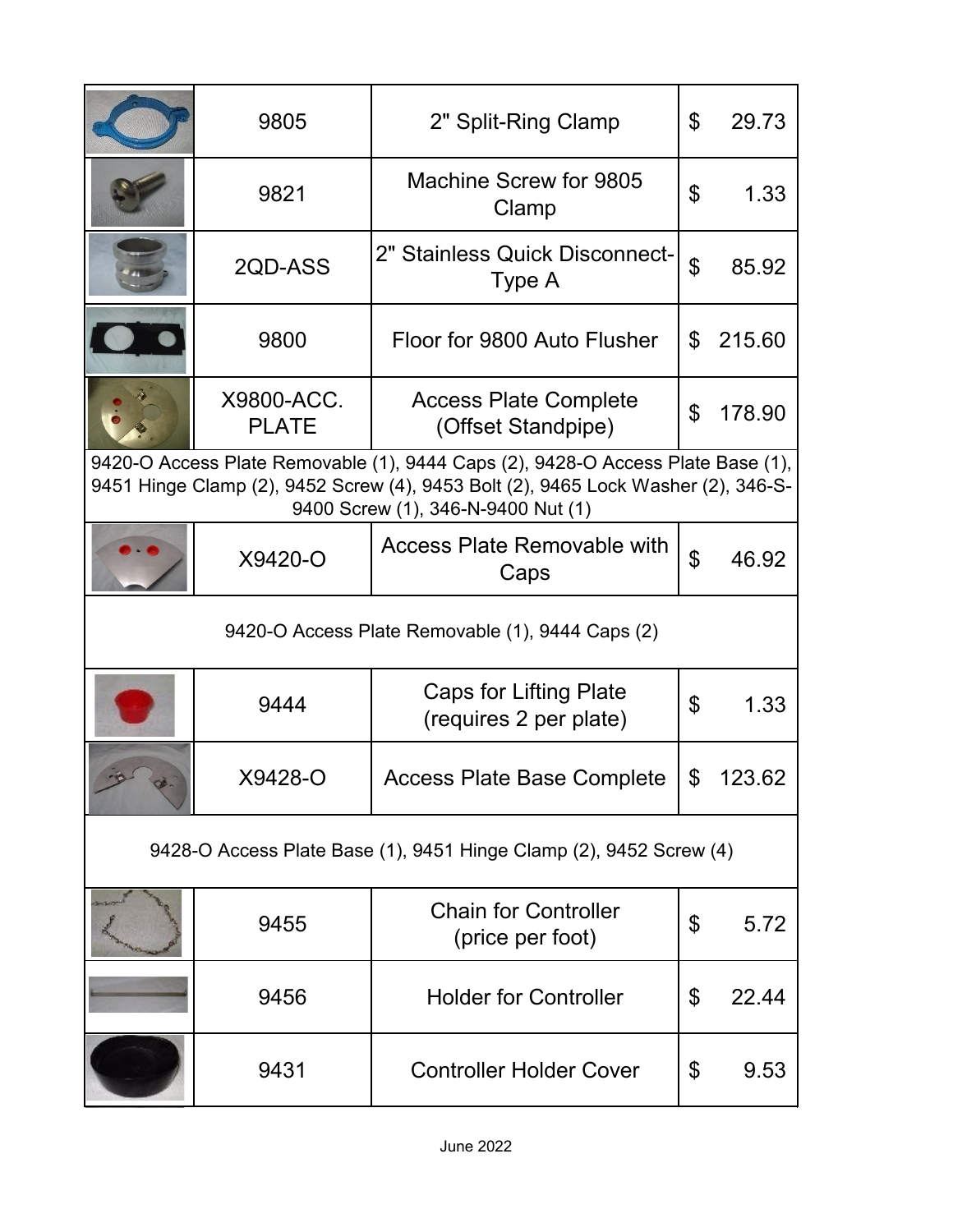|                                                                                                             | X9517-BG                          | <b>Controller with Battery for</b><br>9400 or 9800                                                                                                                                                         | \$             | 546.90 |
|-------------------------------------------------------------------------------------------------------------|-----------------------------------|------------------------------------------------------------------------------------------------------------------------------------------------------------------------------------------------------------|----------------|--------|
| 9517 Controller (1), 9518 Battery (2), 9434 Cover (1), 9412 Wire Connector (2), 9414<br>Wire Recepticle (1) |                                   |                                                                                                                                                                                                            |                |        |
|                                                                                                             | 9434                              | <b>Controller Cover Button</b>                                                                                                                                                                             | \$             | 9.71   |
|                                                                                                             | X458200                           | <b>Solenoid with Connects</b><br>(specify bury depth)                                                                                                                                                      | $\mathfrak{L}$ | 109.45 |
|                                                                                                             |                                   | HV458200 Solenoid (1), 9411 Wire Pins (2), 9413 Recepticle (1), 9415 Red Wire<br>(specify bury), 9416 Black Wire (specify bury), 9417 Butt Splicers (2), 9418 Heat<br>Shrink (.25), 9445 Heat Shrink (.25) |                |        |
|                                                                                                             | 9807                              | Standoff Metal Base for 9800                                                                                                                                                                               | \$             | 313.44 |
|                                                                                                             | <b>X9400-AUTO</b><br><b>DRAIN</b> | Auto Drain Assembly for 3'<br>bury or less                                                                                                                                                                 | $\mathfrak{L}$ | 265.28 |
| 9447 Tee (1), 9446 Bushing (1), 9448 Auto Drain (1), 9449 Spring (1)                                        |                                   |                                                                                                                                                                                                            |                |        |
|                                                                                                             | X9448-49                          |                                                                                                                                                                                                            |                |        |
|                                                                                                             |                                   | Auto Drain for 3' Bury or less                                                                                                                                                                             | \$             | 135.79 |
|                                                                                                             |                                   | 9448 Auto Drain (1), 9449 Spring (1)                                                                                                                                                                       |                |        |
|                                                                                                             | 9449                              | Spring for Auto Drain 3' bury<br>or less                                                                                                                                                                   | $\mathfrak{S}$ | 6.25   |
|                                                                                                             | 9515                              | 2" ICV Valve                                                                                                                                                                                               | \$             | 649.52 |
|                                                                                                             | X9405                             | Valve Piston with O-Rings                                                                                                                                                                                  | \$             | 314.59 |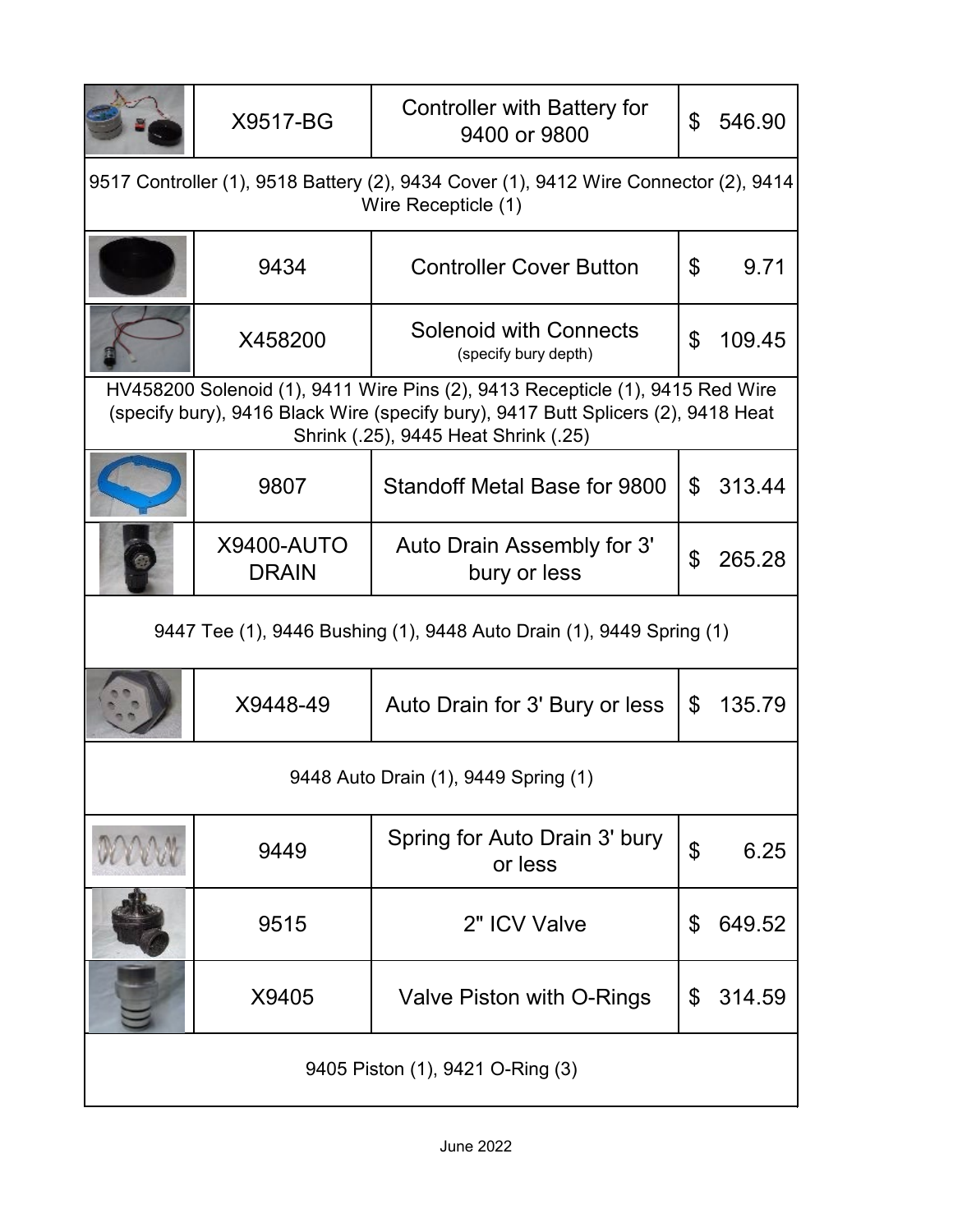|                                                                       | 9421                                                                                          | <b>Valve Piston O-Ring</b><br>(requires 3 per piston)                                               | $\mathfrak{L}$<br>1.55              |  |
|-----------------------------------------------------------------------|-----------------------------------------------------------------------------------------------|-----------------------------------------------------------------------------------------------------|-------------------------------------|--|
|                                                                       | <b>X9800-LOWER-</b><br>##<br>(Part number X9800-                                              | 9800 Below Grade Operating<br>Parts -<br>Price for 3' bury or less                                  | \$<br>1,720.15                      |  |
|                                                                       | LOWER-2' for 2' bury,<br>X9800-LOWER-2.5' for<br>2 1/2' bury, X9800-<br>LOWER-3' for 3' bury, | 9800 Below Grade Operating<br>Parts -<br>Price for 3.5' bury                                        | \$<br>1,780.15                      |  |
|                                                                       |                                                                                               | Below grade operating parts for #9400 (Does NOT include controller or solenoid or<br>access plates) |                                     |  |
|                                                                       | X9800-PVC-<br><b>VALVE</b>                                                                    | 9800 Valve assembly for 4'<br>bury units, or greater                                                | \$<br>1,543.30                      |  |
|                                                                       | X9800-RISER-##<br>(Part number X9800-<br>PVC-RISER-4' for 4'                                  | 9800 Below Grade Riser<br>Price for 4' bury                                                         | $\mathfrak{L}$<br>221.24            |  |
|                                                                       | bury, X9400-PVC-<br>RISER-4.5' for 4 1/2'<br>bury, and so on)                                 | Price for each additional 6"                                                                        | \$<br>60.00                         |  |
|                                                                       | 9476                                                                                          | <b>Valve Cylinder</b>                                                                               | $\mathfrak{L}$<br>132.90            |  |
|                                                                       | 9809                                                                                          | <b>Debris Plate</b>                                                                                 | \$<br>14.55                         |  |
| #9800 ECLIPSE AUTOMATIC FLUSHING STATION OPTIONS PARTS<br><b>LIST</b> |                                                                                               |                                                                                                     |                                     |  |
| <b>PHOTO</b>                                                          | <b>PART NUMBER</b>                                                                            | <b>DESCRIPTION</b>                                                                                  | <b>LIST</b><br><b>PRICE</b>         |  |
|                                                                       | X9448-50                                                                                      | Auto Drain for 3.5' to 6' Bury                                                                      | $\boldsymbol{\mathsf{S}}$<br>136.01 |  |
|                                                                       |                                                                                               | 9448 Auto Drain (1), 9450 Spring (1)                                                                |                                     |  |
| <b>ONNOON</b>                                                         | 9450                                                                                          | Spring for Auto Drain 3.5' to 6'<br>bury                                                            | $\mathfrak{S}$<br>10.12             |  |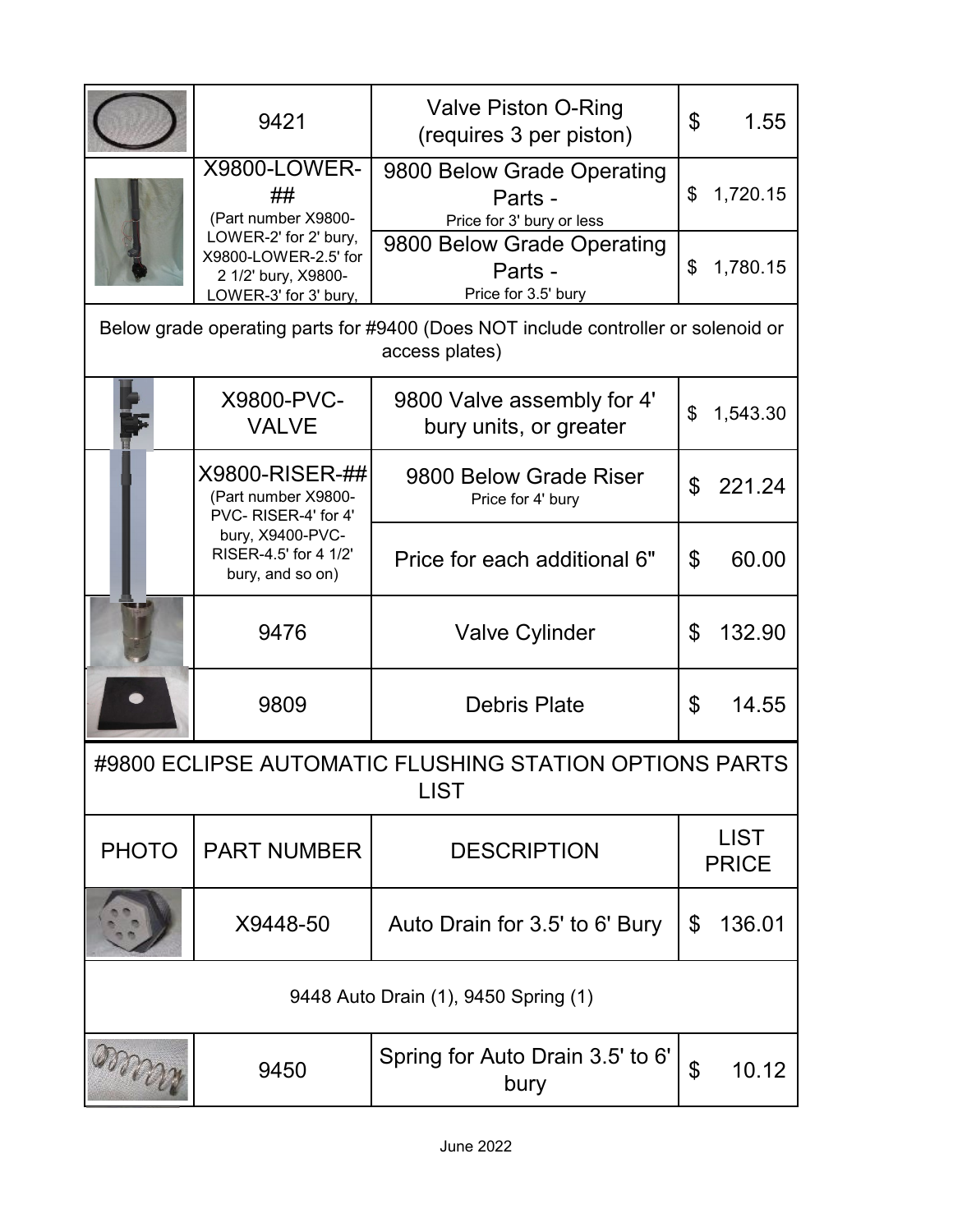|                                                                                                                                                                                                                                             | X9448-54                                                                                                              | Auto Drain for 6.5' Bury or<br>more                    | \$<br>136.40                |  |  |
|---------------------------------------------------------------------------------------------------------------------------------------------------------------------------------------------------------------------------------------------|-----------------------------------------------------------------------------------------------------------------------|--------------------------------------------------------|-----------------------------|--|--|
| 9448 Auto Drain (1), 9454 Spring (1)                                                                                                                                                                                                        |                                                                                                                       |                                                        |                             |  |  |
|                                                                                                                                                                                                                                             | 9454                                                                                                                  | Spring for Auto Drain 6.5' bury<br>or more             | $\mathfrak{S}$<br>10.19     |  |  |
|                                                                                                                                                                                                                                             | 9815                                                                                                                  | 9800 Dechlorinator Basket                              | \$<br>125.00                |  |  |
|                                                                                                                                                                                                                                             | X9530-BG                                                                                                              | <b>Bluetooth Controller Complete</b>                   | \$<br>410.00                |  |  |
|                                                                                                                                                                                                                                             | 9530 Bluetooth Controller (1), 9531 Battery (2), 9434 Cover (1), 9412 Wire<br>Connector (2), 9414 Wire Recepticle (1) |                                                        |                             |  |  |
|                                                                                                                                                                                                                                             | 9531                                                                                                                  | <b>Battery for Bluetooth</b>                           | $\mathfrak{L}$<br>47.36     |  |  |
|                                                                                                                                                                                                                                             | Z9800-<br><b>BLUETOOTH</b>                                                                                            | <b>Bluetooth Controller 9800</b><br>Retrofit           | \$<br>410.00                |  |  |
| #9800 ECLIPSE AUTOMATIC FLUSHING STATION OLD STYLE<br><b>PARTS LIST</b>                                                                                                                                                                     |                                                                                                                       |                                                        |                             |  |  |
| <b>PHOTO</b>                                                                                                                                                                                                                                | <b>PART NUMBER</b>                                                                                                    | <b>DESCRIPTION</b>                                     | <b>LIST</b><br><b>PRICE</b> |  |  |
|                                                                                                                                                                                                                                             | X9800-<br><b>OSACCPLATE</b>                                                                                           | <b>Old Style Access Plates</b><br>(Centered Standpipe) | \$<br>188.96                |  |  |
| 9420 Access Plate Removable (1), 9444 Caps (2), 9428 Access Plate Base (1), 9451 Hinge<br>Clamp (2), 9452 Screw (4), 9453 Bolt (2), 9465 Lock Washer (2), 9811 Heli-coil (2), 346-S-<br>9400 Screw (1), 9464 S-Hook (1), 346-N-9400 Nut (1) |                                                                                                                       |                                                        |                             |  |  |
|                                                                                                                                                                                                                                             | X9420                                                                                                                 | Old Style Access Plate<br>Removable with Caps          | \$<br>57.58                 |  |  |
| 9420 Old Style Access Plate Removable (1), 9444 Caps (2)                                                                                                                                                                                    |                                                                                                                       |                                                        |                             |  |  |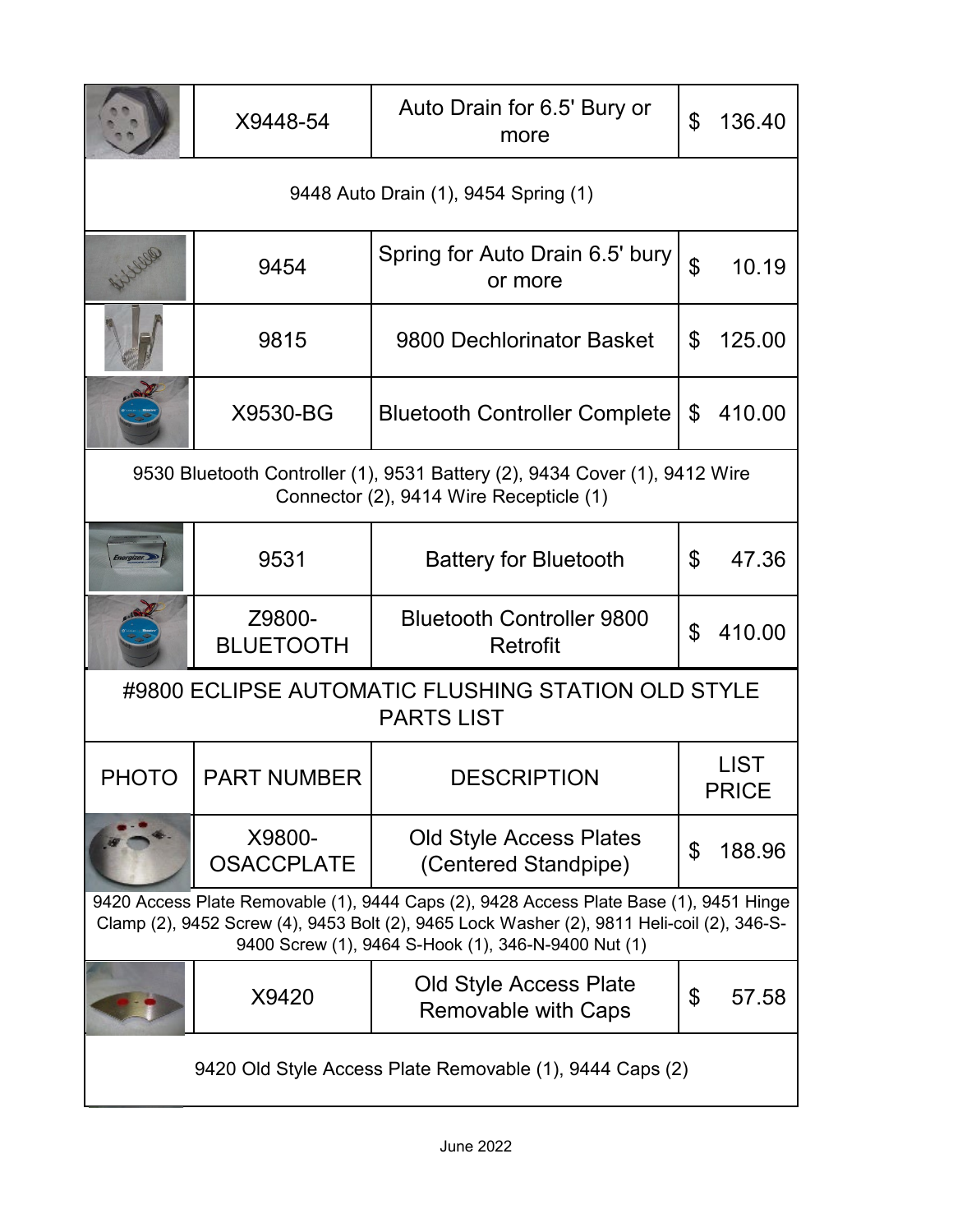|                                                                                                                     | X9428                                       | Old Style Access Plate Base<br>Complete                                    | \$  | 142.56                      |  |
|---------------------------------------------------------------------------------------------------------------------|---------------------------------------------|----------------------------------------------------------------------------|-----|-----------------------------|--|
|                                                                                                                     |                                             | 9428 Old Style Access Plate Base (1), 9451 Hinge Clamp (2), 9452 Screw (4) |     |                             |  |
|                                                                                                                     | 2" ICV VALVE PARTS LIST (6 bolts on bonnet) |                                                                            |     |                             |  |
| <b>PHOTO</b>                                                                                                        | <b>PART NUMBER</b>                          | <b>DESCRIPTION</b>                                                         |     | <b>LIST</b><br><b>PRICE</b> |  |
|                                                                                                                     | HV374500                                    | 9515 Diaphragm                                                             | \$  | 170.36                      |  |
|                                                                                                                     | X380600                                     | 9515 Bonnet Complete                                                       | \$  | 320.67                      |  |
| HV380600 Bonnet (1), HV561200 Knob (1), HV561500 Bleed Screw (1), HV371600<br>E-Clip (1), HV560800 Flow Control (1) |                                             |                                                                            |     |                             |  |
|                                                                                                                     | HV561500                                    | 9515 Bleed Screw                                                           | \$  | 27.42                       |  |
|                                                                                                                     | HV561200                                    | 9515 Flow Control Knob                                                     | \$  | 27.45                       |  |
|                                                                                                                     | HV366700                                    | 9515 Bonnet Bolt<br>(requires 6 per Bonnet)                                | \$. | 30.19                       |  |
|                                                                                                                     | HV371600                                    | 9515 E-Clip Retainer                                                       | \$  | 4.82                        |  |
|                                                                                                                     | HV560800                                    | 9515 Flow Control                                                          | \$  | 64.45                       |  |
|                                                                                                                     | HV365400                                    | 9515 Valve Spring                                                          | \$  | 12.99                       |  |
|                                                                                                                     | HV365900                                    | 9515 Diaphragm Support                                                     | \$  | 13.03                       |  |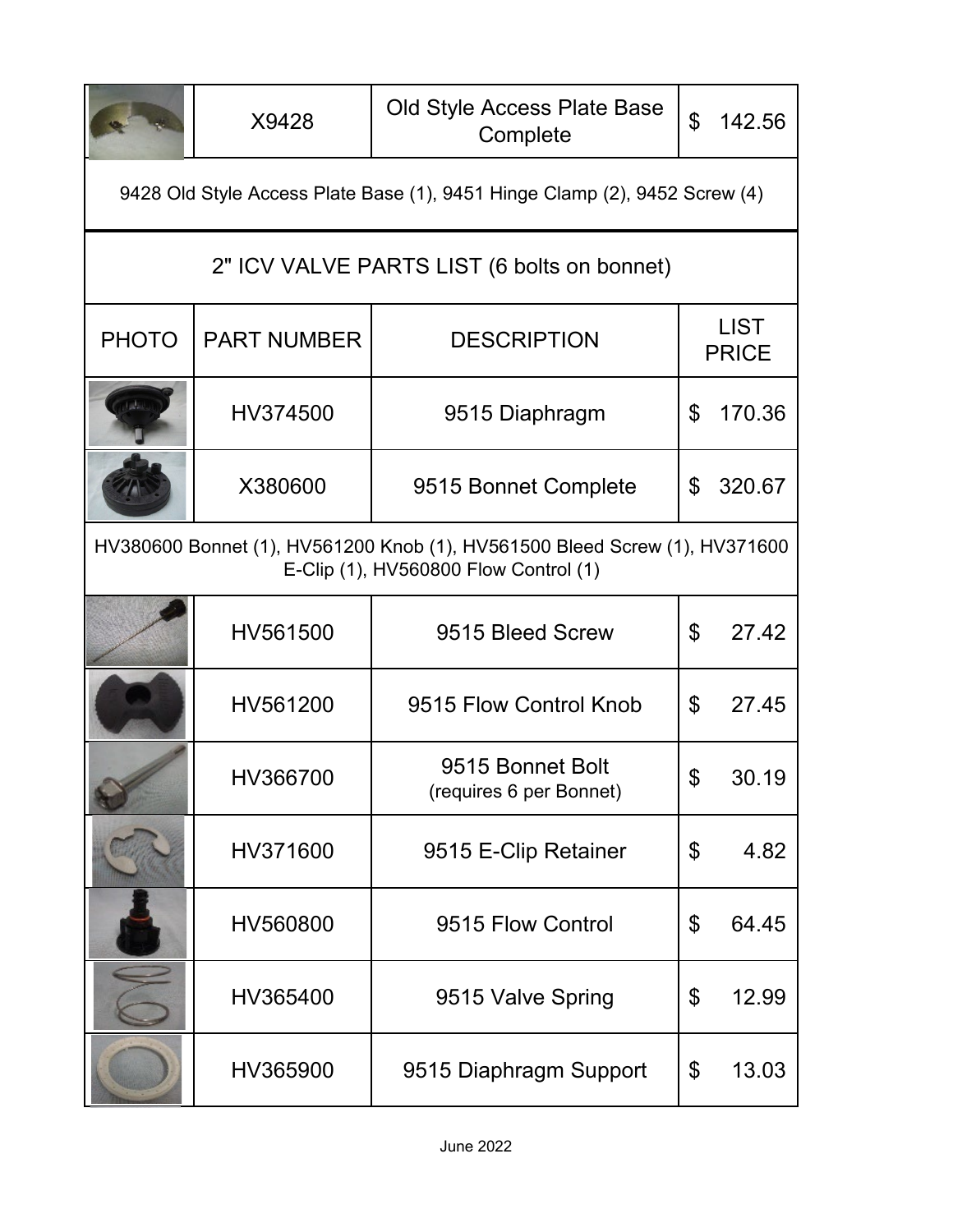|                                                                                | HV365500           | 9515 Valve Body                               | \$             | 482.06                      |  |
|--------------------------------------------------------------------------------|--------------------|-----------------------------------------------|----------------|-----------------------------|--|
| OLD STYLE 2" PGV VALVE PARTS LIST (12 screws on bonnet)                        |                    |                                               |                |                             |  |
| <b>PHOTO</b>                                                                   | <b>PART NUMBER</b> | <b>DESCRIPTION</b>                            |                | <b>LIST</b><br><b>PRICE</b> |  |
|                                                                                | HV415600           | 9516 Diaphragm                                | \$             | 165.71                      |  |
|                                                                                | X415500            | 9516 Bonnet Complete                          | \$             | 233.53                      |  |
| HV415500 Bonnet, HV412700 Knob, HV427100 Bleed Screw, HV414600 Flow<br>Control |                    |                                               |                |                             |  |
|                                                                                | HV427100           | 9516 Bleed Screw                              | $\mathfrak{L}$ | 27.42                       |  |
|                                                                                | HV412700           | 9516 Flow Control Handle                      | $\mathfrak{L}$ | 28.12                       |  |
|                                                                                | HV414600           | 9516 Flow Control                             | \$             | 63.94                       |  |
|                                                                                | HV472800           | 9516 Bonnet Screw<br>(requires 12 per bonnet) | \$             | 14.35                       |  |
|                                                                                | HV414200           | 9516 Valve Spring                             | \$             | 12.90                       |  |
|                                                                                | HV414800           | 9516 Diaphragm Support                        | \$             | 12.90                       |  |
|                                                                                | HV433300           | 9516 Valve Body                               | \$             | 478.98                      |  |
|                                                                                | HV415400           | 9516 Valve Plug O-Ring                        | \$             | 32.18                       |  |